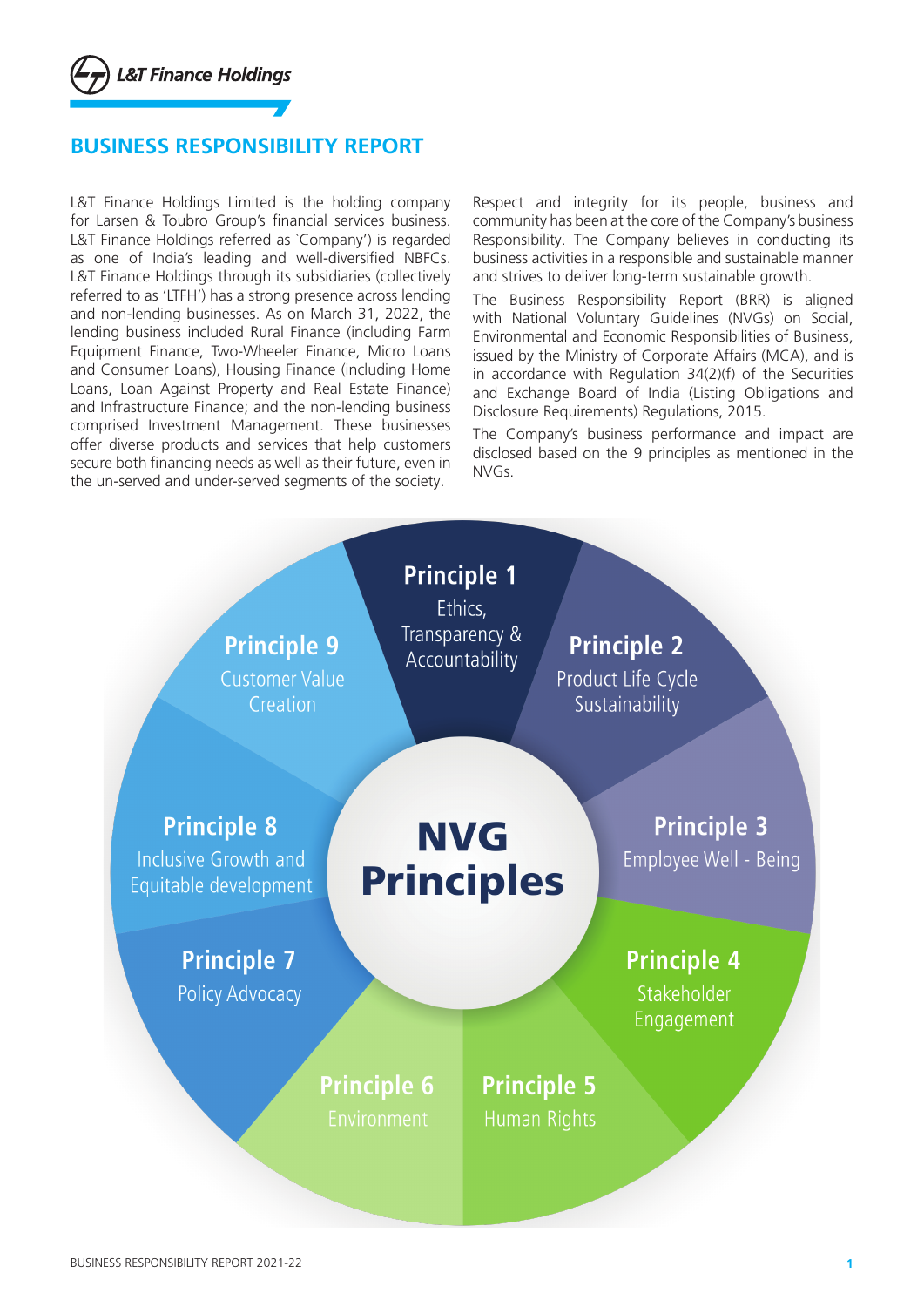

# **Section A: General Information about the Company**

**1. Corporate Identification Number (CIN) of the Company:** 

L67120MH2008PLC181833

**2. Name of the Company:**

L&T Finance Holdings Limited

**3. Registered Office:**

Brindavan, Plot No. 177, C.S.T Road, Kalina, Santacruz (East), Mumbai – 400098.

**4. Website:**

www.ltfs.com

**5. E-mail ID:**

igrc@ltfs.com

**6. Financial year reported:**

March 31, 2022

**7. Sector(s) that the Company is engaged in (industrial activity code-wise):**

Non-Banking Financial Institution – Core Investment Company (NBFC-CIC)

NIC Code – 64200

**8. List three key products/services that the Company manufactures/provides (as in balance sheet):**

The Company is registered as a Core Investment Company under RBI regulations and it is not carrying out with any business activity other than investment in its subsidiaries.

The business carried out by the subsidiaries as on March 31, 2022 as follows:

- 1. Rural Finance
- 2. Housing Finance
- 3. Infrastructure Finance
- 4. Mutual Fund

# **9. Total number of locations where business activity is undertaken by the Company:**

a) Number of international locations (provide details of major 5)

Nil

b) Number of national locations

 The Company (through its subsidiaries) caters to the business requirements of its growing customer base through a nationwide network of across 1,722 branches (including the corporate office and 1,524 Micro Loans branches)

**10. Markets served by the Company**  Domestic (India)

# **Section B: Financial Details of the Company**

# **1. Paid up Capital (**r**):**

As at March 31, 2022, the paid-up equity share capital of the Company stood at  $\bar{\tau}$  35,96,98,74,030 comprising of 24,72,88,74,03 equity shares of ₹ 10 each amounting to ₹ 24,72,88,74,030 and 11,24,10,000 preference shares of ₹ 10 each amounting to ₹11,24,10,00,000.

# **2.** Total Turnover (₹ in Cr):

For the financial year ended March 31, 2022, the total turnover of the Company on a consolidated basis was  $\bar{\tau}$  12,323.55 Cr and on a standalone basis was ₹ 350.46 Cr.

# **3. Total profit after taxes (** $\bar{\tau}$  **in Cr):**

For the financial year ended March 31, 2022, the net profit of the Company on a consolidated basis was ₹ 1,070.11 Cr and ₹ 218.18 Cr on a standalone basis.

# **4. Total spending on Corporate Social Responsibility (CSR) as percentage of profit after tax (%):**

The Company was not required to contribute any amount towards CSR activities during FY22 as per the provisions of Section 135 of the Companies Act, 2013 ("the Act").

Across all its subsidiaries, the overall spend for the CSR activities was ₹ 24.44 Crore for FY22, including additional spend of  $\bar{\tau}$  0.07 Crore, which will be offset from FY23 CSR budget.

# **5. List of activities in which expenditure in 4 above has been incurred:**

The subsidiaries of the Company have primarily undertaken CSR activities in areas of Digital Financial Inclusion, Disaster Management and other projects like Road safety and Healthcare.

### **Section C: Other Details**

### **1. Does the Company have any subsidiary company/ companies?**

The Company conducts its business through its subsidiaries. As at March 31, 2022, the Company had 8 subsidiaries (including step-down subsidiaries).

#### **ORGANISATIONAL STRUCTURE**

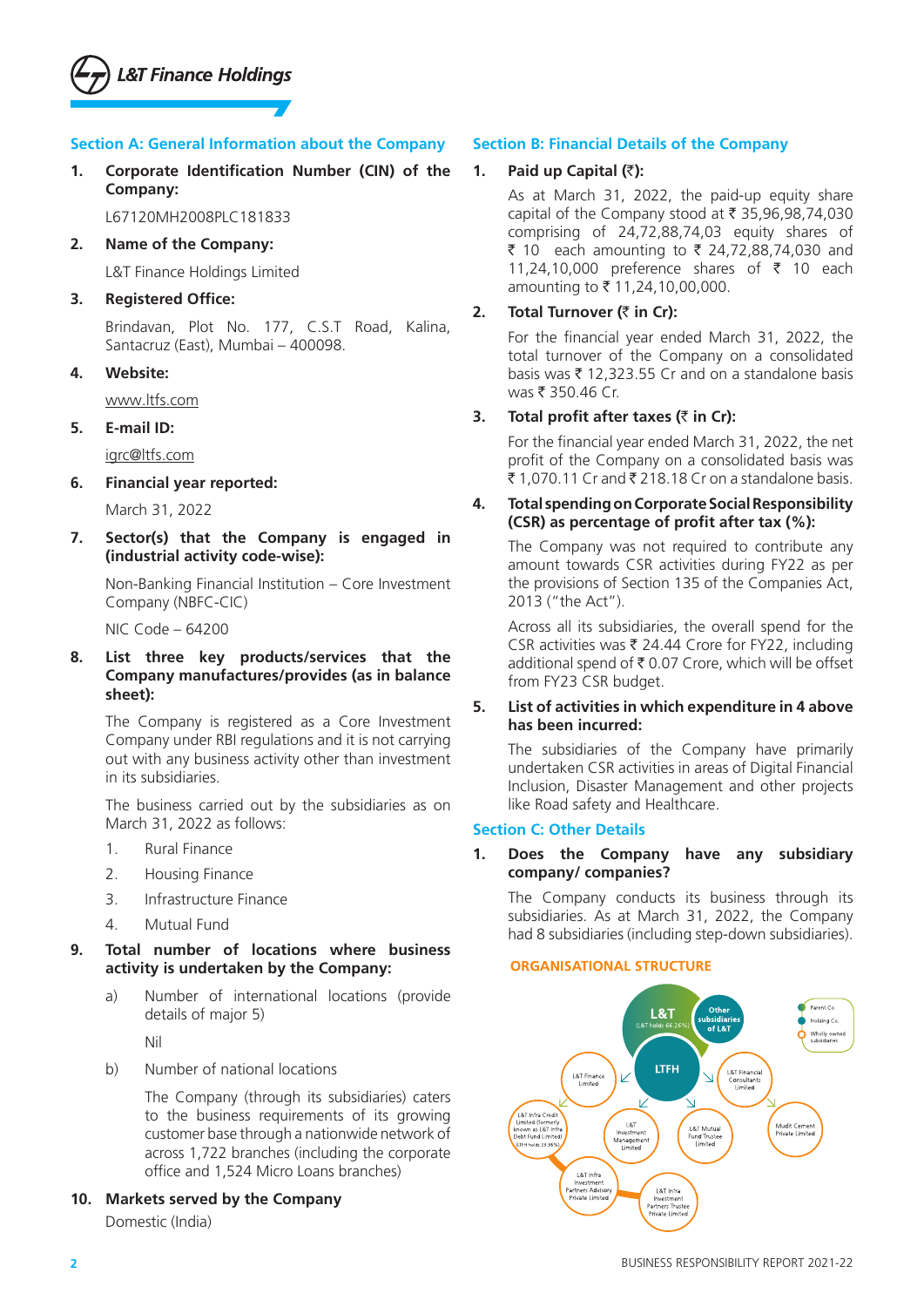

**2. Do the Subsidiary Company/Companies participate in the BR initiatives of the parent company? If yes, then indicate the number of such subsidiary company(s):**

The Company is a holding company and as such carries out its business through its wholly-owned subsidiaries (directly or indirectly). The policies and processes adopted across all the companies within LTFH and subsidiaries are uniform, except as required, basis applicable regulations and / or market practice. Thus, the subsidiary companies participate in the BR initiatives of the parent company.

**3. Do any other entity/entities (e.g., suppliers, distributors etc.) that the Company does business with participate in the BR initiatives of the Company? If yes, then indicate the percentage of such entity/entities? [Less than 30%, 30-60%, More than 60%]**

The Company endeavors to encourage its suppliers/ distributors (wherever possible) to participate in the initiatives towards business responsibility and to adopt practices which would help them to carry out business in a fair manner.

With an intent to encourage ESG consciousness amongst its value-chain partners, the Company has implemented the Third-Party Code of Conduct and also strengthened the contractual obligations. The Code covers all Third Parties including vendors, borrowers, goods and service providers, persons holding business relationship or an arrangement with the Company, including their directors, officers,

# **2. Principle-wise (as per NVGs) BR Policy/policies:**

a. Details of compliance (Reply in Y/N)

affiliates, associates, sister concerns, successors, agents, representatives and nominees. The clauses promoting adoption of the Code are included in Third Party agreements. The Third-Party Code of Conduct is available on the website of the Company at www.ltfs.com.

# **Section D: Business Responsibility Information**

# **1. Details of Director responsible for BR:**

a. Details of the Director responsible for implementation of the BR policy/policies The details of CSR and ESG Committee (CSR Committee was renamed as CSR and ESG Committee w.e.f. April 24, 2021) and their roles and responsibilities are elaborated in the CSR Annual Report and Corporate Governance Report forming part of Annual Report.

| Sr.           | <b>Particulars</b> | <b>Details</b>           |  |  |  |
|---------------|--------------------|--------------------------|--|--|--|
| No.           |                    |                          |  |  |  |
| 1             | <b>DIN Number</b>  | 03545900                 |  |  |  |
|               | (if applicable)    |                          |  |  |  |
| $\mathcal{P}$ | Name               | Mr. Dinanath Dubhashi    |  |  |  |
| 3             | Designation        | Managing Director<br>- & |  |  |  |
|               |                    | Chief Executive Officer  |  |  |  |
| 4             | Telephone no.      | 022 6212 5000            |  |  |  |
| 5.            | Email id           | igrc@ltfs.com            |  |  |  |

b. Details of the BR head: Ms. Apurva Rathod, Group Head - Secretarial & CSR and Sustainability

| Sr.<br>No.            | Questions                                                                                                                                                                                                | <b>P1</b>                                                                                                                                                                                                                                                                                                          | P <sub>2</sub> | P <sub>3</sub> | P4 | <b>P5</b> | P <sub>6</sub> | P7 | P <sub>8</sub> | P <sub>9</sub> |
|-----------------------|----------------------------------------------------------------------------------------------------------------------------------------------------------------------------------------------------------|--------------------------------------------------------------------------------------------------------------------------------------------------------------------------------------------------------------------------------------------------------------------------------------------------------------------|----------------|----------------|----|-----------|----------------|----|----------------|----------------|
| 1 <sub>1</sub>        | Do you have a policy / policies for                                                                                                                                                                      | Y                                                                                                                                                                                                                                                                                                                  | Υ              | Υ              | Y  | Y         | Y              | Υ  | Υ              | Y              |
| 2.                    | Has the policy being formulated in consultation with<br>the relevant stakeholders?                                                                                                                       | All policies have evolved over a period of time through<br>consultation with stakeholders including benchmarking with<br>the industry players and where required, external consultants.                                                                                                                            |                |                |    |           |                |    |                |                |
| 3.                    | The policies adopted by the Company are in conformity with<br>Does the policy conform to any national / international<br>standards? If yes, specify? (50 words)<br>the applicable rules and regulations. |                                                                                                                                                                                                                                                                                                                    |                |                |    |           |                |    |                |                |
| $\mathcal{A}_{\cdot}$ | Has the policy being approved by the Board? *<br>Is yes, has it been signed by MD / owner / CEO /<br>appropriate Board Director?                                                                         | Policies wherever stated have been approved by the Board<br>/ Committees of the Board / Senior Management of the<br>Company and followed across entities within LTFH. Further,<br>the policies are subject to regular review (at least once a year)<br>by the Board / Committees of the Board / Senior Management. |                |                |    |           |                |    |                |                |
| 5.                    | Does the company have a specified committee of the<br>Board/Director/Official to oversee the implementation<br>of the policy?                                                                            | Υ                                                                                                                                                                                                                                                                                                                  |                | Υ              | Υ  | Υ         |                |    |                |                |
| 6.                    | Indicate the link for the policy to be viewed online.                                                                                                                                                    | As per regulatory requirements the policies of the Company<br>have been uploaded on the website of the Company i.e.,<br>www.ltfs.com/investors.html                                                                                                                                                                |                |                |    |           |                |    |                |                |
| 7.                    | Has the policy been formally communicated to all<br>relevant internal and external stakeholders?                                                                                                         | Υ                                                                                                                                                                                                                                                                                                                  | Υ              | Y              | Υ  | Υ         | Υ              | Υ  | Υ              | Υ              |
| 8.                    | Does the Company have in-house structure to<br>implement the policy / policies?                                                                                                                          | Y                                                                                                                                                                                                                                                                                                                  | Υ              | Y              | Y  | Y         | Y              | Y  | Y              | Y              |
| 9.                    | Does the Company have a grievance redressal<br>mechanism related to the policy / policies to address<br>stakeholders' grievances related to the policy / policies?                                       | Y                                                                                                                                                                                                                                                                                                                  | Y              | Y              | Y  | Y         | Y              | Y  | Y              | Y              |
| 10.                   | Has the Company carried out independent audit/<br>evaluation of the working of this policy by an internal<br>or external agency?                                                                         | Y                                                                                                                                                                                                                                                                                                                  | Υ              | Y              | Y  | Y         | Y              | Y  | Y              | Y              |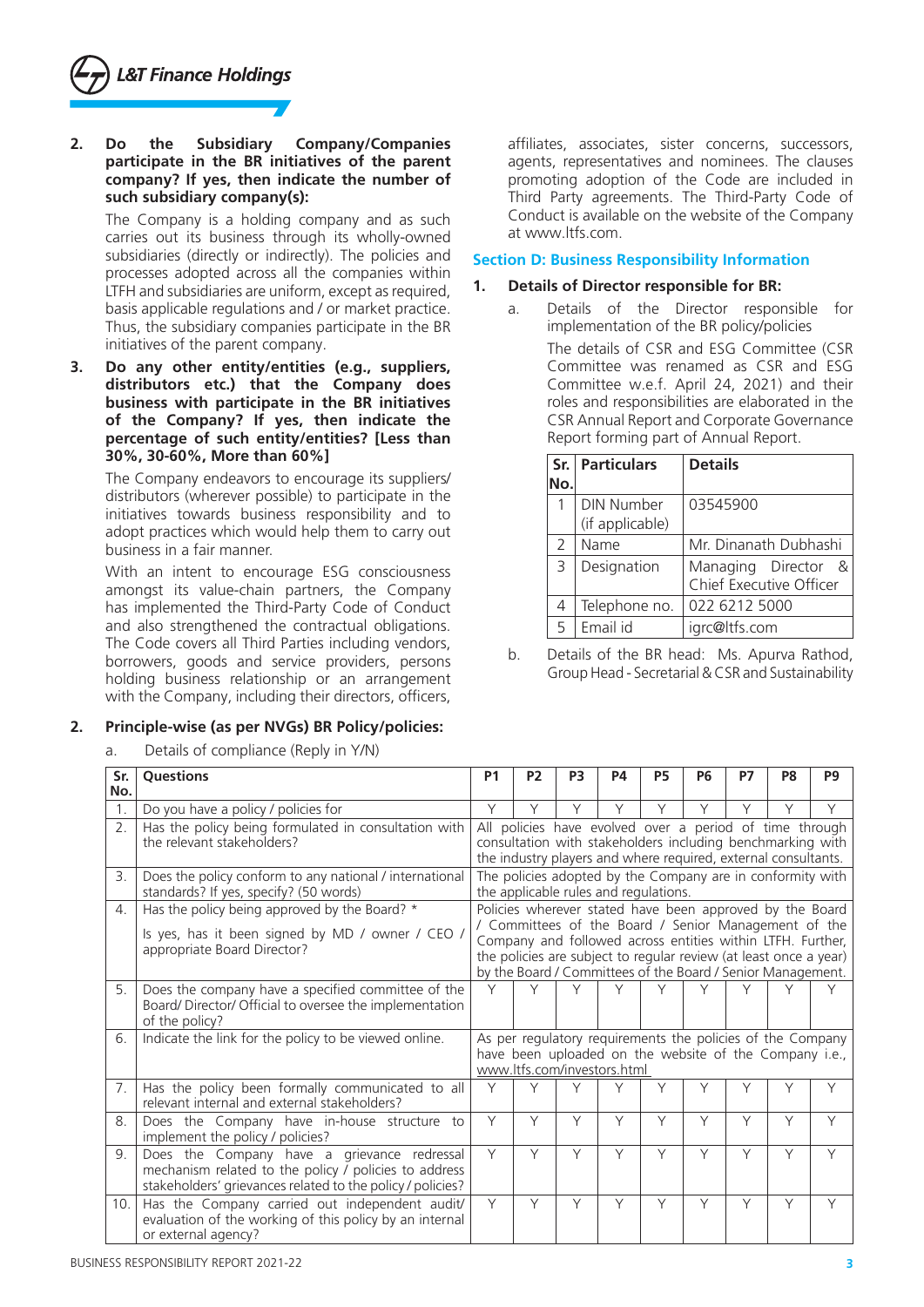

b. If answer to the question at serial number 1 against any principle, is 'No', please explain why: Not Applicable

# **3. Governance related to BR:**

a. Indicate the frequency with which the Board of Directors, Committee of the Board or CEO assess the BR performance of the Company. Within 3 months, 3-6 months, Annually, more than 1 year.

> Sustainability is at the heart of LTFH's business and operations. The Company has established the practice of focused discussions on ESG performance in every quarterly Board meeting as well as through periodic newsletters. The CSR and ESG Committee reviews the ESG performance on an annual basis. ESG performance is also reviewed on a regular basis by the Company's leadership, including by the Managing Director and CEO.

b. Does the Company publish a BR or a Sustainability Report? What is the hyperlink for viewing this report? How frequently it is published?

> The Company publishes a BR Report (BRR) in accordance with the guidelines specified by SEBI. The BRR is reviewed and published on an annual basis.

> Additionally, on a voluntary basis, the Company has been publishing Sustainability Report annually since FY19. For the FY22, the Company will be publishing the Integrated Report (IR). This Report has been prepared in accordance with the principles of International Integrated Reporting Council's (IIRC's) Framework. The disclosures have been made in accordance with the Global Reporting Initiative (GRI) Standards: Core option. Additionally, the Integrated Report has also been assured by an external independent firm i.e., Ernst & Young Associates LLP.

> The BRR and the Integrated Report can be accessed at https://www.ltfs.com/csr.html and the link of the same has been provided in the Annual Report of the Company for easy reference.

### **Section E: Principle-Wise Performance**

# **Principle 1: Businesses should conduct and govern themselves with Ethics, Transparency and Accountability**

LTFH, is a part of the eight-decade plus old L&T Group, where highest level of governance is practiced. LTFH upholds the value systems and integrity that have been the hallmark of L&T. Governance is the foundation driving sustainability, innovation and business performance at

LTFH. The Company has constantly strived to achieve benchmarks of excellence in corporate behaviour by implementing highest standards of systems and processes.

Corporate governance is central to the Company's sustainability performance. Robust corporate governance plays a key role in creating long term stakeholder value. The governance structure effectuates the Company's action-oriented culture of 'Results' not 'Reasons' and is based on the foundation of Assurance. The Company's core values of Pride, Integrity, Discipline and Ambition are an integral part of the Company's governance, culture, policies, practices and relationships with stakeholders.

The Board actively guides and helps reaffirm the values of LTFH. The corporate governance structure at LTFH harmonises the interests and expectations of stakeholder groups such as shareholders, regulators, employees, customers and the broader community, in developing and distributing value. LTFH's corporate governance framework is driven by the sharp focus on implementing best practices and complying with the applicable regulatory requirements.

The Company is committed to highest levels of ethics in its operations and business. LTFH has created an enabling policy environment that promotes ethical conduct. The policies of LTFH clearly lay out the expectations from stakeholders and redressal mechanisms in case of any grievance or breach.

### **Code of Conduct**

LTFH has a publicly available Employee Code of Conduct covering aspects like corruption and bribery, discrimination, confidentiality of information, conflict of interest, antitrust/ anti-competitive practices, money laundering and/or insider trading/dealing, environment, health, and whistle blowing. The Code of Conduct provides guidelines to be followed by employees in identified areas where Conflict of Interest may occur. These include professional engagement, personal relationships and use of company assets to name a few. No cases related to conflict of interest were identified or reported during the year and thus, there were no fines and penalties paid to this effect.

Every employee is required to attest to indicate that s/he has read and signed, either in writing or electronically, a document acknowledging that s/he understands and will comply with the Company's Code of Conduct. Every new joiner goes through a training of the Code of Conduct during their induction programme. The existing employees in non-frontline roles mandatorily go through the Code of Conduct e-learning module every year and undertake an assessment post training.

At LTFH, employees are expected to diligently adhere to the guidelines and principles as stated in the Code of Conduct. In the event of any breach, the immediate supervisor or branch head that an employee reports to is expected to undertake employee counselling for initiating corrective action. Penalty, depending upon the nature and seriousness of breach or violation, may range from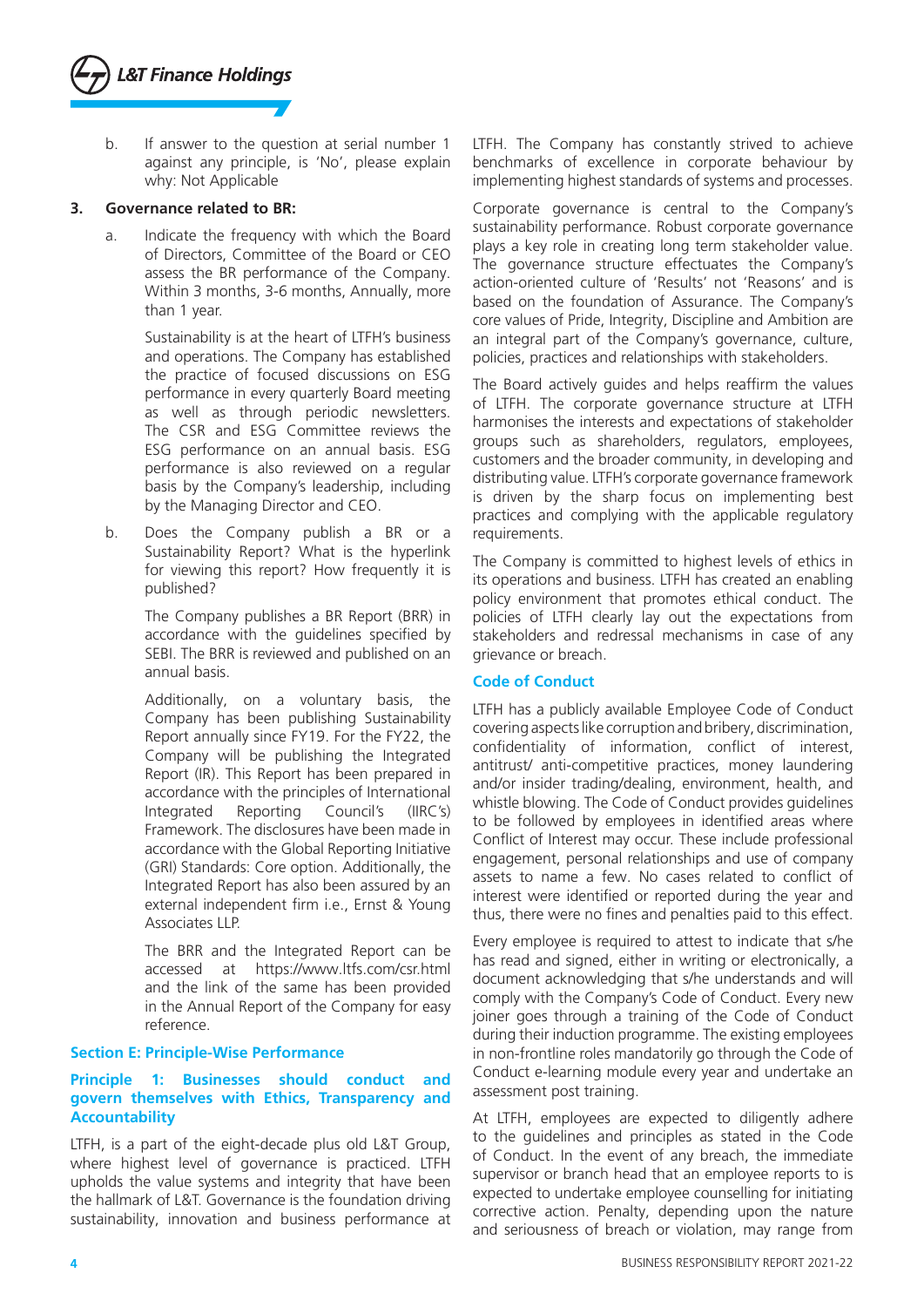

censure to termination of employment. Employees have to report any instances of breach/ violations to the Code via email at code@ltfs.com. LTFH has constituted a CoC Committee to administer the compliance of the Code of Conduct.

During FY22, there were no instances of breaches to the Code of Conduct. The Company did not incur any fines or settlements related to anticompetitive or anti-trust practices.

### **Vigil Mechanism and Whistle-Blower Policy**

The Company has a structured whistle blowing mechanism, which enables employees to report without fear, any misconduct or unethical practice, that may adversely impact the Company's reputation or its financials. The Vigil Mechanism Framework is approved by the Board of LTFH and is applicable to all employees, directors and service providers of the Company. Also, as part of this policy, any incidents can be reported by sending an email to whistleblower@ltfs.com.

#### **Anti-Corruption Policy**

LTFH has a publicly available Anti-Corruption Policy, which highlights the Company's commitment to applicable laws, rules and regulations pertaining to interactions with government officials related to the LTFH's business. The Policy is applicable to all directors, officers and employees, as well as outside parties acting on behalf of LTFH and its subsidiaries.

The Policy helps the Company identify and avoid situations that could potentially violate ant-ibribery and anticorruption laws or create any appearance of impropriety.

While the Anti-Corruption policy has provisions for charitable donations, it clearly states that political contributions should necessarily follow applicable laws. LTFH imposes fines and penalties on employees who are in contravention of the Anti-Corruption Policy. During FY22, LTFH reported no cases of bribery or corruption.

#### **Tax Regulations**

LTFH is committed to comply with the tax laws and regulations in the countries in which the Company operates. LTFH endeavours to undertake all applicable statutory tax compliances within stipulated timelines and make adequate disclosures related to the same. LTFH may legitimately use tax incentives and exemptions offered by governments. LTFH is not in contravention of any regulations, the non-compliance to which could adversely impact the continuity of its operations.

### **Principle 2: Businesses should provide goods and services that are safe and contribute to sustainability throughout their life cycle**

Sustainability is at the core of LTFH's business and operations. The Company is committed to integrating ESG considerations in its lending processes across the credit lifecycle (i.e., screening, due diligence, loan sanction, monitoring), and in-turn enabling investments

into sustainable economic activities and projects. The ESG Policy of LTFH has set the considerations to be taken into account while lending. These considerations cut across key businesses of the Company including Infrastructure, Real Estate, SME and retail businesses.

In line with the key considerations for Infrastructure Finance segment, the Company focuses primarily on financing long term sustainable projects in renewable energy, roads, transmission, airports, and city gas. For all its financing activities funded through proceeds from AIIB and IFC, LTFH conducts due diligence for the investment/project to ensure compliance with applicable environmental, health, safety and social laws, regulations and standards as well as ratified international conventions. During FY22, the Company financed 2,909 MW of wind and 3,024 MW of solar projects, which resulted in over 2 million  $tCO_2e$ emissions being avoided.

The Company provides Micro Loans to women who run agriculture and allied activities, manufacturing, trading or services related microenterprises. Based on the customer profile, the average ticket size is approximately  $\bar{\tau}$  45,000. These loans enable women to significantly increase their contribution to household income and achieve better dignity of life. The Company further supports the customers with repeat loans based on need and repayment capacity, thereby driving enhanced livelihood. Farm Equipment Finance has helped in mechanisation of agriculture, promotion of entrepreneurship, higher convenience and greater income generating capabilities for its customers.

LTFH has also been promoting equitable development through its retail financing strategy. 50% of the Company's loan book was from low-income states as on March 31, 2022. In order to promote sustainable transportation, the Company has started funding EV two-wheelers under its Two-Wheeler financing business. In FY22, LTFH financed 5,450 EV two-wheelers.

The Company proactively undertakes education initiatives for customers so as to empower and enable them to take right financial decisions. The Company has developed a customer awareness training module and made the same available publicly on its website (www.ltfs.com) for the benefit of its customers. During the year, LTFH carried out a number of social media campaigns for customer awareness and sensitisation. These include posts on financial literacy, road safety, health, environment conservation etc. The Mutual Fund business also carries out several investor awareness programmes so as to enable informed choices in financial services.

During FY22, LTFH adopted Third- Party Code of Conduct covering all vendors, borrowers, goods and service providers and persons holding business relationship with the Company. The Code sets expectations from its value chain partners with respect to Responsible business conduct, Environmental stewardship and Socially Sustainable Practices. LTFH will strive to sensitise its value chain partners on the Code of Conduct and ESG related best practices.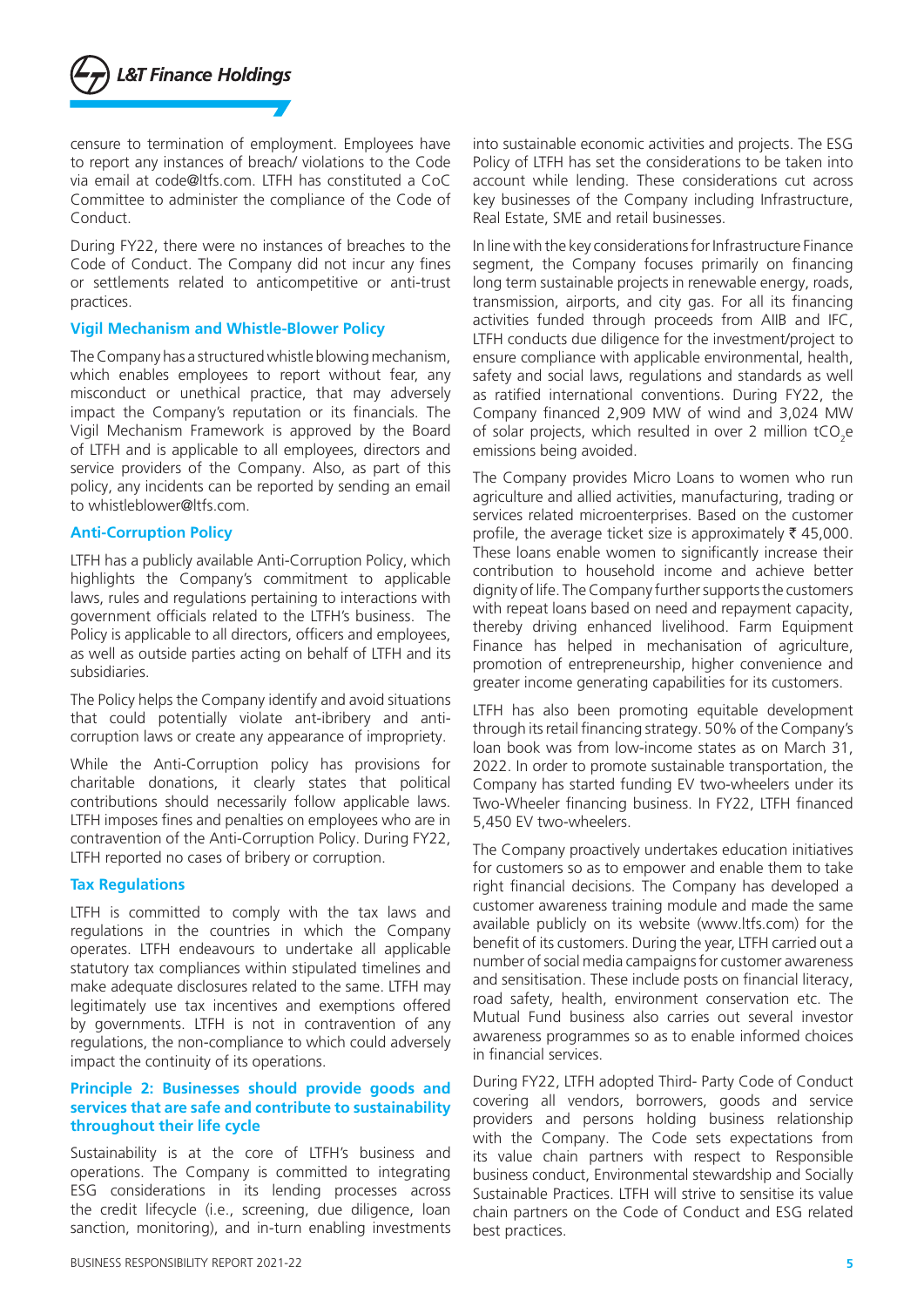

# **Principle 3: Businesses should promote the wellbeing of all employees**

An engaged, empowered, and motivated workforce is the bedrock of an organisation's success. LTFH attributes its achievements largely to its well-equipped and motivated workforce. The Company has adopted a multi-pronged approach to ensure wellbeing of its employees.

The Company's strong policy framework has been a key driver in ensuring employee wellbeing. LTFH is an equal opportunity employer with respect to recruitment, promotion and pay. The Equal Employment Opportunity Policy elucidates the Company's commitment to promote equality and carry out business in accordance with principles of social justice.

In order to ensure an ethical and dignified working environment, the Company has implemented the Human Rights Policy. The Policy demonstrates LTFH's commitment to human rights and strict compliance with all applicable local laws pertaining to human rights. The Company is committed to creating a safe working environment for employees and maintains zero tolerance towards any kind of workplace harassment. In line with this, LTFH has adopted a policy for prevention, prohibition and redressal of sexual harassment at workplace.

The Company continues to be committed to promote diversity and inclusion. In line with this, the Company has adopted the Diversity, Inclusion and Equity Policy. The Company has a diverse workforce in terms of gender, place of origin, language, age, religion, experience, and expertise. This has helped LTFH not only engage with customers from varied backgrounds, but also serve them in the best possible manner. Over 25% of the Group Executive Council (GEC), which oversees key strategic and operational activities of the Company, are women.

The Company has a philosophy of betting on internal talent and nurturing them. The Company ensures that it fosters a culture of meritocracy and ensures that high potential talent is retained and has a long fulfilling career at LTFH. LTFH has internal policies and processes to facilitate retention of employees. 100% of the eligible employees received regular performance and career development reviews during FY22. LTFH believes in the overall development of the employees in functional, behavioural, and leadership aspects for which it provides various training programmes. These trainings are provided based on the requirements of the employees shared during the annual performance review. LTFH also has a sound career succession strategy that has helped build a pipeline of prospective leaders. Deserving employees have moved from support functions and are today leading business roles successfully.

LTFH offers a wide range of benefits to full-time employees such as gratuity, healthcare coverage, insurance (medical, accident, and life), parental leave, leave encashment, Employee Stock Ownership Plan (ESOPs), Matching Grants Scheme and provident fund. Through an empaneled third

party, the Company also offers Group Mediclaim for all employees. In order to take care of employees' and their family's health and wellbeing, the Company has partnered with 'Practo' – a leading health tech company to make available online doctor consultation facility. LTFH employees are entitled to parental leaves as per the Company policy.

Employee engagement forms a critical part of an organisation's culture. LTFH uses various modes of engagement to communicate the Company's objectives to employees, encourage its employees to perform and resolve their concerns and grievances. The Company has always promoted an open two-way communication to build a strong feedback culture. Employees undergo an annual performance review where they receive feedback on their performance and are guided by their managers for further improvement. The performance management system at LTFH ensures clarity between efforts, performance and consequent rewards. Upskilling and capability-building is also a key employee engagement mechanism with employees since the programmes focus on both soft and technical skills. A module on ESG was included as part of employee induction and rolled-out in eight regional languages, covering 6,764 new employees.

The Company has also been undertaking a number of focussed initiatives on health and safety. The Company has adopted a Health and Safety policy, which is applicable across all operational offices and branches of LTFH. The Policy acts as a guiding framework for continuous improvement on Health & Safety. In response to COVID-19 pandemic, the LTFH team had tied-up with leading healthcare providers to vaccinate all employees free of cost. Employees in offices were rostered to operate for a few select days a week depending on requirements of their roles. The employees were seated keeping social distancing norms in mind. Thermal scanning of each employee upon entry to office and sanitisation of office premises daily after operating hours were the steps taken to ensure safety of employees. The Company also ensures that all its workplaces are designed keeping in mind the health and safety priorities of employees.

### **Total number of employees:**

As of March 31, 2022, LTFH had 24,643 permanent employees (across all its businesses / subsidiaries) and 60 contractual basis employees during FY22.

# **Number of permanent female employees:**

As of March 31, 2022, LTFH had 954 permanent women employees.

# **Number of permanent employees with disabilities:**

There were 7 employees with permanent disabilities.

# **Employee associations recognised by the management:**

LTFH does not have any employee associations. The Company, however, recognises the right to freedom of association and does not discourage collective bargaining.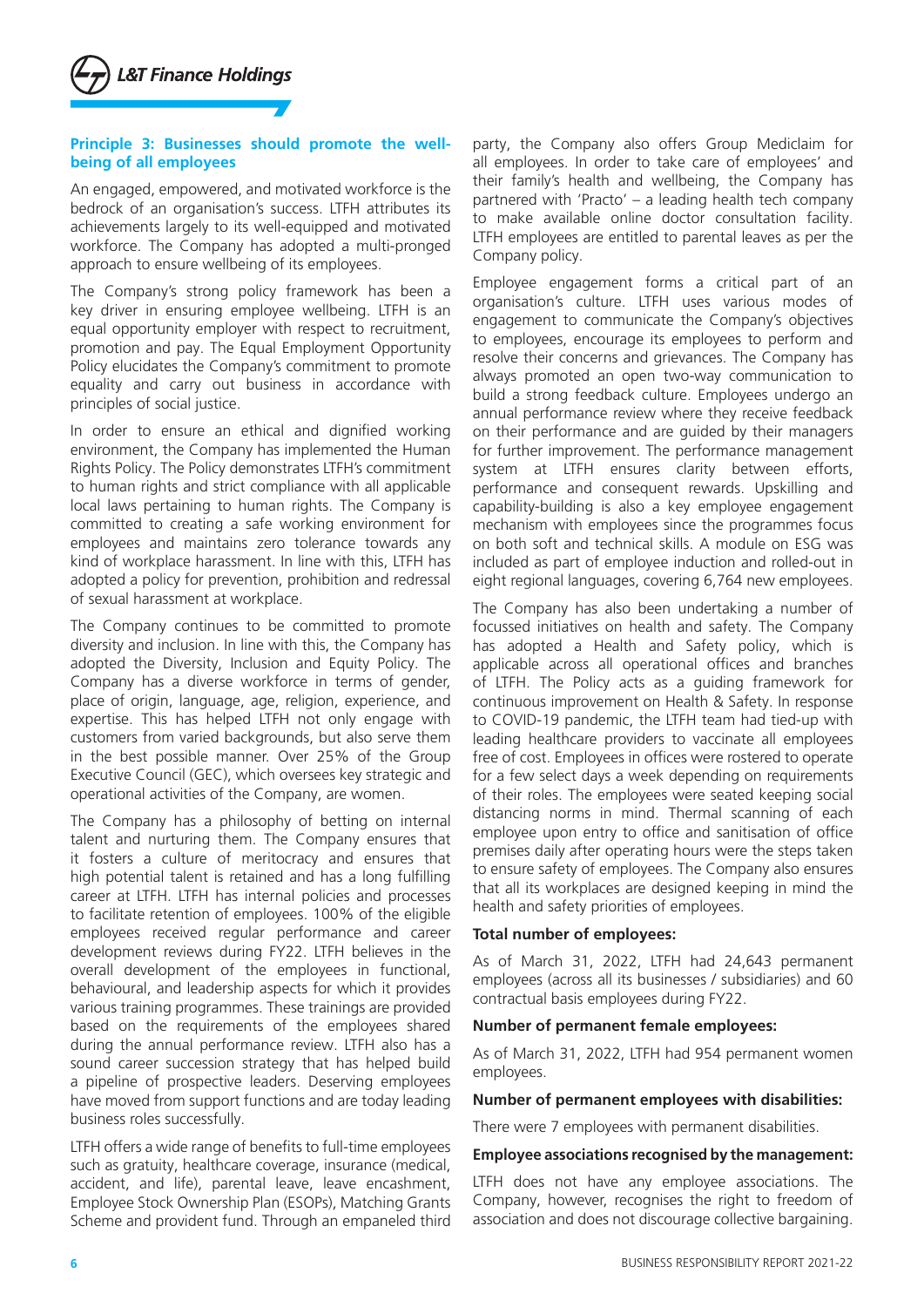

# **Number of complaints relating to child labour, forced labour, involuntary labour, sexual harassment in the last financial year and pending, as on the end of the financial year:**

LTFH did not receive any complaint relating to child labour, forced labour, in voluntary labour or discriminatory employment in FY22. One complaint of sexual harassment of women at workplace was received, investigated and resolved by one of its subsidiaries during FY22.

# **Principle 4: Businesses should respect the interests of, and be responsive towards all stakeholders, especially those who are disadvantaged, vulnerable and marginalized**

Stakeholder engagement is key to business success and viability. As one of the leading NBFCs in India, LTFH recognises the need to be a committed player, partnering with all its stakeholders to stay focussed on building a better tomorrow for people, businesses as well as communities.

The Company's stakeholders include both individuals and organisations, within and outside the Company, who are significantly impacted by its business operations. The key stakeholders of the Company include employees, investors, regulators, customers, vendors, CSR implementing partners and community.

LTFH's ongoing engagements aim to identify stakeholder needs and priorities; communicate the Company's efforts in meeting their expectations; and ensure speedy redressal of grievance. LTFH uses multiple engagement channels to gain insights into these views and concerns.

The Company has a Stakeholders' Relationship Committee in place, which includes 2 Independent Directors and 1 Non-Executive Director. The Committee addresses the grievances of the stakeholders of the Company and approves policies and procedures to ensure speedy redressal of grievances. The Committee also reviews the measures taken for effective exercise of voting rights by shareholders and provides an overview of the activities undertaken by the Registrar & Share Transfer Agent.

The Company engages with employees through a number of channels. These include periodic interactions, planned trainings, yearly award and recognition programme, annual performance management, continuous dialogues with senior management, regular volunteering programmes, recreation activities through festive seasons etc.

LTFH engages with external stakeholders through Annual General Meetings, regular interactions, feedback surveys, capacity building workshops, press releases, regular media interactions, Ad campaigns, analyst/ investor meets, client events, participation in events etc.

The Company has identified marginalized and vulnerable sections of community members in rural areas as a key stakeholder for its CSR projects, to create sustainable livelihoods and enable financial inclusion. During FY22, the Company reached out to nearly 20.8 Lakh beneficiaries,

of which around 64% belonged to marginalized and vulnerable communities such as women, Scheduled Castes, Scheduled Tribes, PwDs, migrants etc. The CSR projects are also operational in aspirational districts identified by the Government of India such as Balangir (Odisha), Barwani (Madhya Pradesh) and Osmanabad (Maharashtra). LTFH is working for their upliftment through various initiatives which are covered in detail in Principle 8.

# **Principle 5: Businesses should respect and promote human rights**

Human rights are universal, and every individual in the world deserves to be treated with dignity and equality. In line with the guidance laid down by the UN Guiding Principles for Business and Human Rights, LTFH recognizes its legal and moral responsibility to respect human rights of all its stakeholders. In line with this, the Company has adopted the Human Rights Policy. The Policy defines the commitment of LTFH to uphold human rights, shows its conscious commitment and ensures protection of human rights.

During FY22, LTFH adopted Third-Party Code of Conduct covering all vendors, borrowers, goods and service providers and persons holding business relationship with the Company. The Code encourages the Third Parties to respect human rights and conduct business and adopt policies/practices that are consistent with the Company's Human Rights Policy. The Code also encourages the Third Parties to adopt a culture and practice of intolerance towards harassment, discrimination, violence and other illegal or inappropriate activities and take prompt action on violation of the aforesaid.

### **Stakeholder complaints received in the past financial year and percentage of complaints satisfactorily resolved by the management:**

LTFH did not receive any complaint relating to child labour, forced labour, in voluntary labour or discriminatory employment in FY22.

# **Principle 6: Businesses should respect, protect, and make efforts to restore the environment**

Environment related issues have emerged to be one of the biggest crises that the world is facing today. LTFH understands the seriousness of the global crisis and is strongly committed to protecting the planet and ensuring a healthy future for the coming generations. In line with this, the Company has taken a number of measures to minimise the adverse environmental impacts of its operations and businesses.

The Company's policy framework guides the environmentfriendly practices in its operations. The Environment policy sets the Company's vision and approach towards the environment. The policy covers a number of aspects including resource and energy efficiency, monitoring of environmental performance, waste disposal, emission reduction etc.

LTFH acknowledges that environmentally sound management of e-waste is indispensable as it is increasingly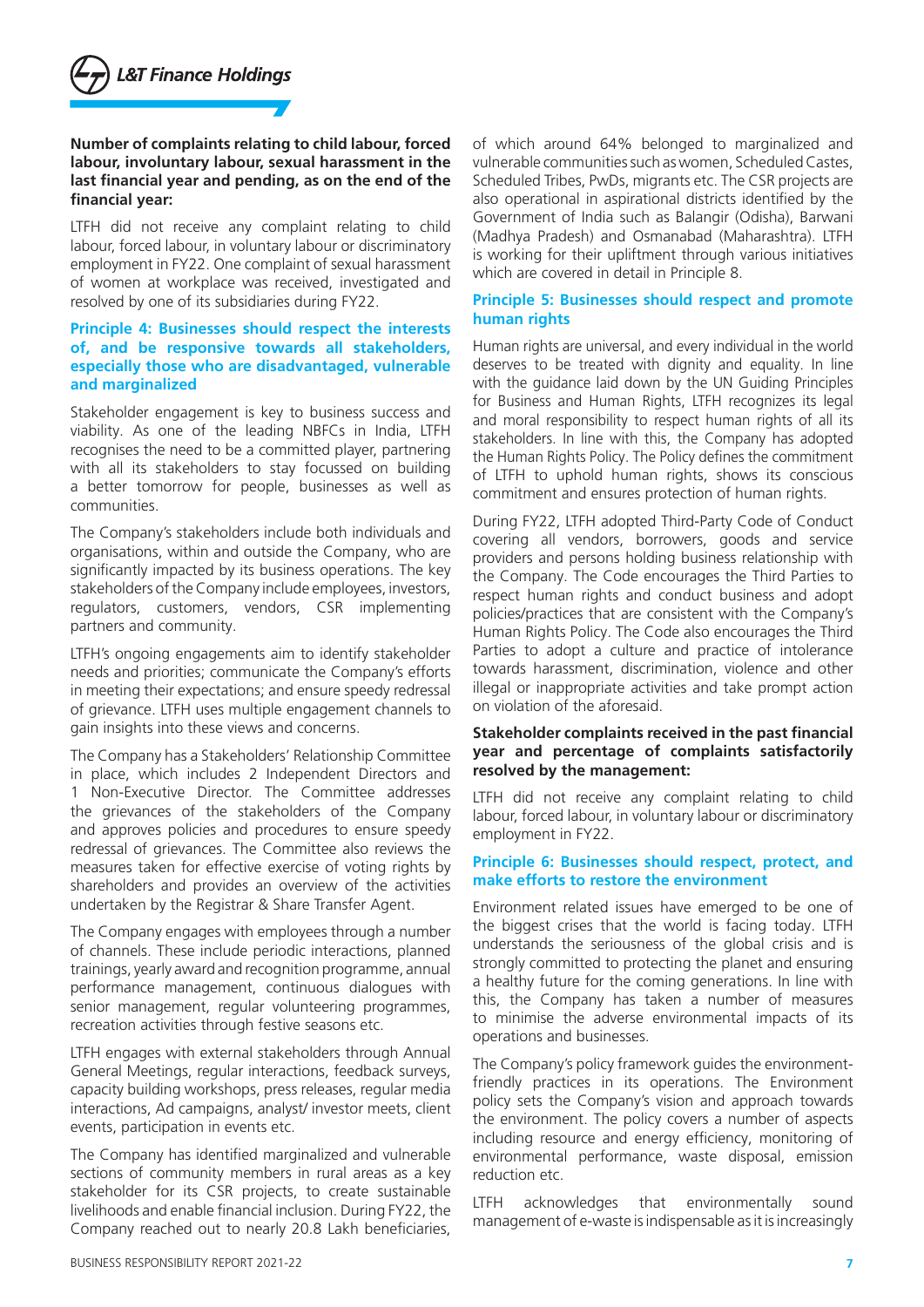

posing a threat to the environment due to the presence of harmful substances like cadmium, lead and mercury etc. In line with this, LTFH has an e-waste policy, which provides a framework for the collection and disposal of electrical and IT appliances.

LTFH has been actively working to bridge India's funding gap for climate action. During FY22, the Company financed 2,909 MW of wind and 3,024 MW of solar projects, which resulted in 22.62 Lakh tCO<sub>2</sub>e emissions being avoided.

In line with India's commitment to climate change, LTFH started financing EVs under its Two-Wheeler Finance business and financed its first ever EV in February 2021. The Company has stepped up its EV financing by funding a total of 5,450 EVs in FY22.

Simultaneously, achieving energy efficiency is at the heart of the Company's decarbonisation strategy. LTFH constantly identifies and assesses avenues to reduce its energy consumption. During FY22, a detailed exercise was carried out to optimise branch office space and accordingly, 24 branches were relocated, thereby achieving better energy efficiency. The Company has also deployed several technological solutions to save electricity and increase efficiency.

In FY22, LTFH switched to a clean energy alternative to meet its energy demands at its corporate office in Mumbai. The Company has entered into an agreement to replace fossil fuel-based electricity to green power from a leading electricity utility company. This shift has helped LTFH avoid 228.44  $tCO<sub>2</sub>e$  emissions. The corporate office has also been certified as a LEED Gold-certified building.

The Company has taken steps to offset its carbon footprint by sequestering carbon through tree plantation. As part of its integrated water resource management initiative 'Jal Vaibhav', LTFH had planted 7,294 saplings in 2017-18. The plantation was carried out in 20 villages of Beed district. An independent assessment by an expert agency has confirmed a total sequestration of 559 tCO<sub>2</sub>e till the end of FY22, which was also reviewed by EY. These initiatives helped in the ~20% reduction in carbon emissions on estimated footprint. In line with its commitment to Carbon Neutrality by FY35, the Company will continue identifying and evaluating various avenues to sequester carbon and reduce its carbon footprint.

The Company also manages all its IT assets in a manner that conforms to applicable environmental norms and regulations. A central policy on e-waste management applicable to all LTFH offices/branches helps the Company to collect and dispose e-waste responsibly. The Company carries out regular drives at corporate/zonal levels, to collect e-waste and dispose it off with a registered recycler. This ensures that 100% of the Company's e-waste is recycled and that no e-waste goes to the landfill.

The issue of water stress is an increasing environmental concern worldwide. As a responsible corporate citizen, LTFH has recognised the urgent need to save and replenish water. In line with this, the Company committed to Water Neutrality by FY22 and achieved the same.

During FY22, the Company has complied with all environmental and social regulations. The Company has not paid any material penalties to the respective regulators.

# **Principle 7: Businesses, when engaged in influencing public and regulatory policy, should do so in a responsible manner**

As a leading retail financial services NBFC, LTFH engages in public and regulatory policy development process through providing suggestions on the draft notifications / circulars issued by various regulators from time to time and also making representations to various bodies / regulators on matters affecting the industry or society at large. LTFH also provides valuable suggestions to various regulators keeping in mind the larger interests of the industry.

During the year, the Company has presented its views on various important matters including the Union Budget, Economic Survey, Monetary Policy etc. The Company also provided a detailed response to Securities and Exchange Board of India's (SEBI) Consultation Paper on ESG Rating Providers and other working papers issued from time to time.

LTFH's Managing Director and Chief Executive Officer co-chairs the Federation of Indian Chambers of Commerce and Industry (FICCI) Committee on NBFCs and is also on the Board of the Finance Industry Development Council (FIDC). The members of the Company's leadership team are also part of key bodies including the Academic Advisory Council of Reserve Bank of India, the Lead Economist Group of NITI Aayog, as well as on the Editorial Advisory Board for Bank Quest Journal of Indian Institute of Banking & Finance, an Honorary fellow of Indian School of Political Economy, Pune, member of the CII Western Region's CEO-Economists Forum FY22 and CII Western Region's Corporate Governance sub-committee FY23, through which valuable suggestions for the betterment of the industry at large is provided.

During the year, members of LTFH's leadership team contributed to discussions in key summits and roundtables on inclusive finance, enabling financial inclusion through digital platforms etc.

# **Principle 8: Businesses should support inclusive growth and equitable development**

Corporate Social Responsibility at LTFH forms an integral part of the organisation's philosophy. The governance of social footprint is administered through a Board-level CSR & ESG Committee. The CSR & ESG Committee formulates the guiding CSR policy and stipulates a framework according to which it functions. The policy outlines the activities to be undertaken by the Company for creating sustainable value for communities.

There is clear alignment with United Nation's global development agenda of Sustainable Development Goals (SDG) particularly 'No Poverty' (SDG 1), 'Gender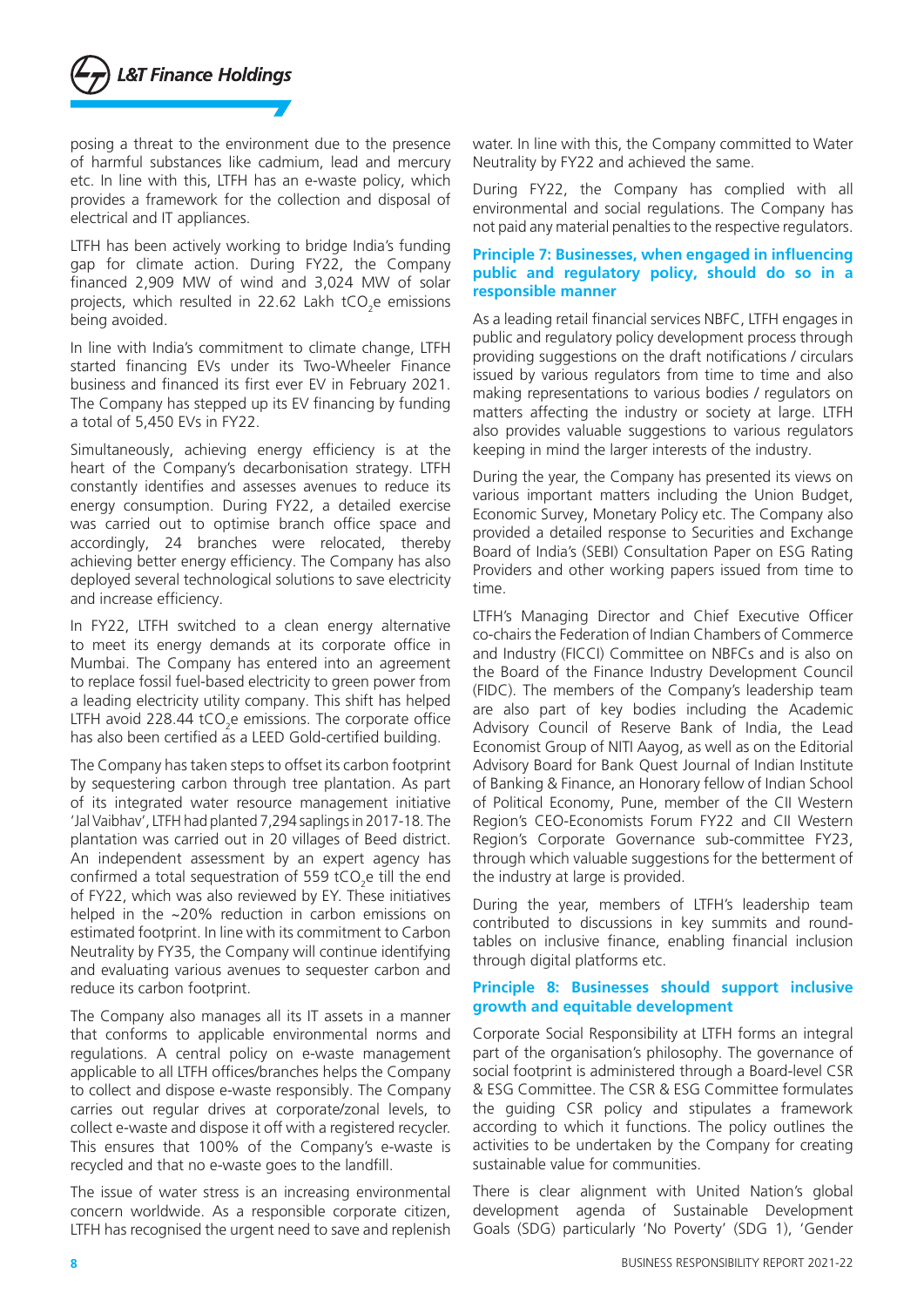

equality' (SDG 5), 'Sustainable Cities and Communities' (SDG11) 'Climate Action' (SDG 13) and 'Partnership for the Goals' (SDG 17). The Company follows a projectbased accountability approach, emphasizing on three aspects, namely, Social Impact, Scale and Sustainability, to create shared value. The CSR projects are conceptualized and planned taking into account the core needs of the communities that the Company seeks to serve. Each project is deliberated in detail during CSR & ESG Committee meetings.

# **Specified programmes/initiatives/ projects by the Company in pursuit of the policy related to Principle 8**

LTFH aspires for an inclusive social transformation of the rural communities and serves by nurturing and creating opportunities for sustainable livelihoods for them.

LTFS's mission is to reach marginalized farmers and women micro entrepreneurs in the rural communities and work towards rejuvenating their eco-systems thereby creating sustainable livelihoods and enabling financial inclusion.

The projects covered under the thrust areas are as follows:

| Thrust Area                                 | Project/s                                                                                            |  |  |  |  |  |
|---------------------------------------------|------------------------------------------------------------------------------------------------------|--|--|--|--|--|
| Digital Financial Inclusion   Digital Sakhi |                                                                                                      |  |  |  |  |  |
| Disaster Management                         | Disaster Relief Projects;<br>Capacity Building of Water<br>  User Groups; and Tree  <br>  Plantation |  |  |  |  |  |
| Other Initiatives                           | Road Safety; Healthcare                                                                              |  |  |  |  |  |

The Digital Sakhi project, which was initiated in 2017, has consistently expanded its geographical footprint. The project, in FY22 stretched across five states - Maharashtra, Madhya Pradesh, Tamil Nadu, Odisha and West Bengal, serving 473 villages and creating a cadre of 960 Digital Sakhis and 5,500 Women Entrepreneurs.

The Company also continued to provide critical interventions to aid communities during the aftermath of disasters. LTFH supported immediate relief during the Yaas cyclone in West Bengal and Odisha and the floods in Maharashtra. Through provision of humanitarian aid kits, the Company reached out to over 22,500 beneficiaries from marginalised and vulnerable communities.

Focusing on the need to create sustainable development and the urgency to restore our planet's imperiled ecosystems, the Company planted more than 68,000 saplings in drought prone regions of Marathwada, adopting the Miyawaki technique of plantation.

Subsequently, to supplement the efforts of the integrated water resource management project conducted in the past, the Company made investments to ensure sustainability and that the benefits of the project continued to accrue to the marginalised communities. During the year, the Company focussed on enhancing the capacities of the Water User Groups (WUGs), by educating them to effectively maintain the water structures and

promote efficient water management. The WUGs have been involved in crop planning, raising user charges for operations and maintenance and resolving conflicts. As part of this effort, capacity building sessions were conducted for 170 WUGs, reaching out to more than 1,600 members, including small and marginalised farmers, to create climate resilient communities and attenuate migration of rural communities.

The Company also partnered with the Mumbai Traffic Police to support and strengthen the existing road traffic management and facilitate seamless traffic in Mumbai by supporting the livelihood of 20 traffic wardens. The Company also created awareness on road safety amongst 14,000+ school children from local municipal schools in Mumbai.

In FY22, through the CSR interventions, the Company reached out to nearly 20.80 Lakh beneficiaries, which reflected an increase of 50% over the previous year.

Besides the CSR initiatives of the organization, certain businesses such as micro loans are geared towards financial inclusion of the rural communities and encourage enterprise development within them

# **Principle 9: Businesses should engage with and provide value to their customers and consumers in a responsible manner**

Customer focus is the key to success for any business. LTFH has adopted a holistic approach to customer engagement across all its businesses based on its philosophy of Right Businesses, Right Structure and Right People. This has helped in identifying customer needs, providing right services and products, and putting in place systems that enhance customer experience.

LTFH's commitment to customer centricity has been integral to its key business considerations regarding product development and engagement channels. The number of repeat customers in businesses like Micro Loans and Farm Equipment Finance, is a testimony to the Company's customer centricity.

The pursuit to customer satisfaction starts right at the inception and LTFH has taken care to ensure that customer needs are at the heart of its product design. For example, the Company has developed products aimed at livelihood enhancement and Micro Loans are provided to individual women who conduct agriculture and allied activities, manufacturing, trading or services related to microenterprises.

Farm Equipment loans contribute directly to the income of farmers and entrepreneurs. The repayment schedules take into consideration the seasonality of customers' income, thus augmenting the ability of the customer to pay. For example, the customers of Farm Equipment finance have half yearly repayment schedules that align with harvest cycles.

The Two-Wheeler business caters to customers in low and middle-income groups across rural, semi-urban and urban areas who would like to purchase a motorcycle or